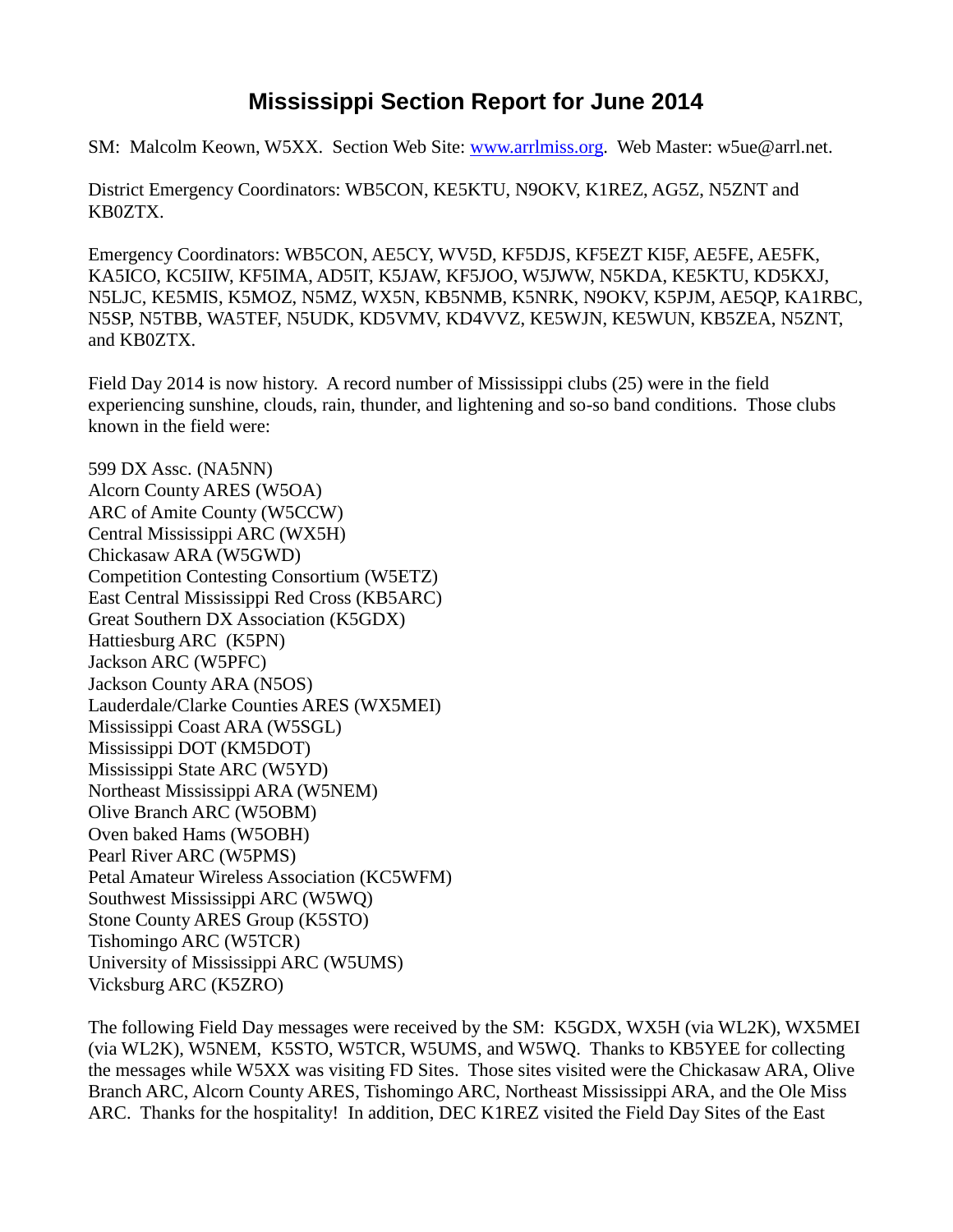Central Mississippi Red Cross and the Lauderdale/Clarke Counties ARES and was accompanied by W1JMJ and KF5YGG.

Field Day in Mississippi got good PR coverage. Through the efforts of AK5J, Governor Phil Bryant proclaimed June 23-29 as Amateur Radio Week in Mississippi. Further, K5XU reports he had a 30 minute interview on Mississippi Public Broadcasting. In the newspaper media, the Northeast Mississippi ARA had a great post Field Day article in the Itawamba County Times; in addition, W5KUB visited the NEMRA FD Site and streamed the action live on the Internet. In Olive Branch the Mayor proclaimed June 23-29 as Amateur Radio Week and followed up by publicizing the Olive Branch Field Day operation on the marquee at the entrance to City Park where the FD operation was set up.

KB5CSQ reports that the Southern Mississippi YLs held their first all YL Field Day at Big Biloxi-DeSoto National Forest Campground in Saucier. YLs attending were AA5YL, KF5KDL, KA5EPR, AE5MI and KB5CSQ. They had a great time thanks to their own private Chef N9OKV and XYL N5OKV. A very nice meal was served on Saturday night. What a great surprise to the YL operators!!! Prior to Field Day the YLs had several training sessions on how to operate an ICOM 7600, how to set up for RTTY, and learned how to fill out a traffic form and listen to the exchange of traffic on the 3862 Mississippi Section Phone Net.

EC KB5NMB reports that NEMRA completed the move into their new EOC Radio Room just in time for Field Day. In addition, a tribander was installed on the EOC Tower and an additional upgrade was completed on their EMCOMM Trailer. NEMRA has been busy! To top off June, NEMRA got word that ICOM's N9JA (who is originally from Pontotoc) and his XYL would be joining the Club for Field Day and sent ahead of him several new Icom Radios for Club use during FD. Fortunately NEMRA Members had two weekends before FD to learn to use the radios.

EC N5MZ reports that June was another busy month for the Petal Amateur Wireless Society. At the June 5 meeting a 'Field Day 101' overview was presented because many of the group had never participated in FD. As a result several operators activated the Forrest County Emergency Management station KC5WFM for Field Day. Brad along with K5JBA, KF5ZAT, NG5C and NY9U made Field Day contacts from the EOC to check out the equipment and antennas.

On June 21, the Petal Amateur Wireless Society provided a safety net and operators to man the course in support of a 5K race benefiting the Petal Middle School Archery Team. The team is raising funds to compete at the World Tournament held in Wisconsin in July. The course was laid out on city streets and club members helped direct runners on the course and reported race progress to Race Central at Hinton Park. Volunteering were club members K5JBA (NCS), KF5ZAU, KF5YXO, KF5YXW, NG5C, KE5RJU, K5DVO, K5TJU, KB5OXD, KE5MWD, and N5MZ.

K5WHB has been appointed as the SERA Director for Mississippi; K4FMH is the Vice-Director, and W6CSA is the Assistant Director. Contact any of these officials for concerns regarding repeater coordination.

EC N5KDA reminds us to take precautions against lightening after some problems in Adams County. W5XX unplugs all equipment from antennas and the AC Line anytime he is away from the Shack and there is even a hint of lightning in the forecast. Fortunately, he has had only one hit in 50 plus years of Ham Radio, and it came in through the AC ground wire! Along the same line of thought, during one of the NWS-Jackson Skywarn presentations, the meteorologist note that the record distance for a cloud to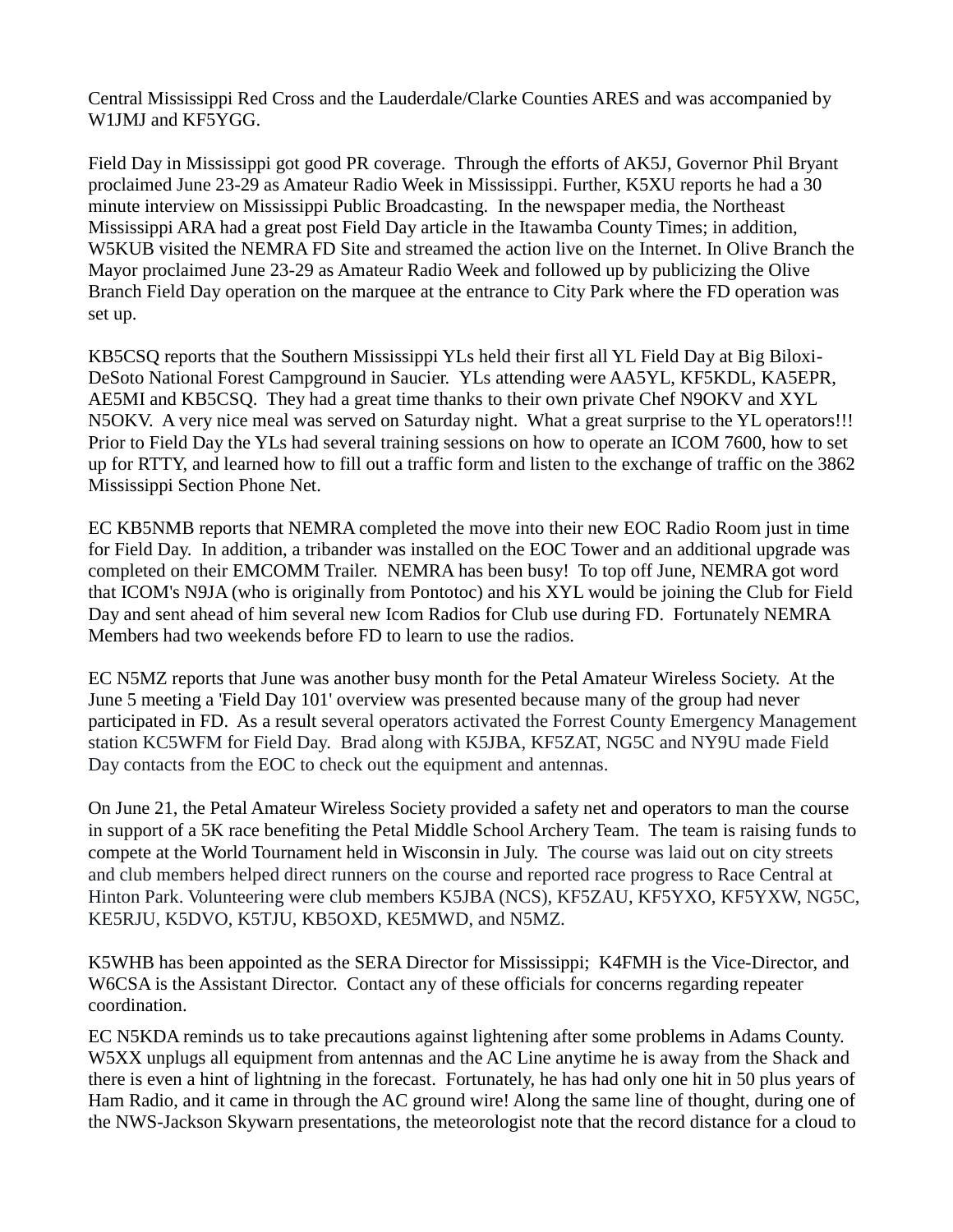ground lightening streamer was over 100 miles!

Retired MSU Prof K4FMH has been conducting research to find authentication for the oldest amateur radio club in Mississippi. This could be in the form of using the year the club license was granted or the first set of dated club minutes. Claims are made by clubs about their vintage. For example, the Jackson Amateur Radio Club's brochure on their website, [msham.org,](http://msham.org/) states: 'The Jackson Amateur Radio Club (JARC), Mississippi's oldest Amateur Radio Club, was founded many years ago to promote Amateur Radio and provide resources to new and experienced radio operators.'

Frank notes in this month's CQ Magazine there is an article about the history of amateurs in Dedham, Massachusetts which gave him the idea of examining the Department of Commerce files on licenses. The Radio Service Bulletin (RSB) series is an invaluable historical document on the development of all radio services. The February 1920 RSB shows that 'Special Land Station' licenses were awarded to Mississippi Agricultural & Mechanical College (5YD) and the University of Mississippi (5YE). Both current clubs link their heritage to these historic licensees. For details, see [http://transition.fcc.gov/ftp/Bureaus/Mass\\_Media/Databases/documents\\_collection/radio\\_service\\_bulle](http://transition.fcc.gov/ftp/Bureaus/Mass_Media/Databases/documents_collection/radio_service_bulletins/200202.pdf) [tins/200202.pdf.](http://transition.fcc.gov/ftp/Bureaus/Mass_Media/Databases/documents_collection/radio_service_bulletins/200202.pdf) Can any club in the section top that? If not, then the Bulldogs and Rebels tie once again!

Club President K5OLV reports that the Olive Branch ARC put together a Care Package for W5SMB, who is in the middle of a deployment to the Middle East with the U.S. Air Force. Good Show!

Welcome to the following new Hams in Mississippi in June: KG5CLG, Danny - Pascagoula; KG5CLU, Mark - Oxford; KG5CMN, Autumn - Hattiesburg; KG5CMO, Andrea - Hattiesburg; KG5CMP, Audry - Hattiesburg; KG5CMR, Ernest - Florence; KG5CMQ, Ernie - Brandon; KG5CNJ, Lynn - Kiln; KG5CNK, John - Picayune; KG5CNL, Joseph - Gautier; KG5COO, Richard - Stonewall; KG5COP, David - Quitman; KG5COQ, Bryan - Enterprise; KG5COR, Jeremy - Lauderdale; KG5COS, Leadrian - Collinsville; KG5COT, Sidney - Philadelphia; KG5COU, James - Meridian; KG5COV, Josh - Enterprise; KG5CQD, Nancy - Picayune; and KG5CQS, Payton - Dennis. Thanks for the assistance from the instructors, mentors, and VE Teams, who conducted the exams.

Also welcome to the following new ARRL Members in June: KG5ANQ, Daniel - Booneville; KG5BLE, Robert - Columbia; KE5CAO, Charles - Ocean Springs; KB5CQD, Nancy - Picayune; KB5DX, William - Pearl; KF5HNQ, Charles - Oxford; KC5HOD, Mark - Vancleave; KC5IQZ, Robert - Paris; W1LAW, Robert - Tupelo; AE5MI, Elizabeth - Gulfport; KF5QGF, Craig - Olive Branch; N5SOX, David - Clinton; WW3V, Bill - McComb; and KF5VYX, Mary - Picayune. The Mississippi ARRL Membership is now 1,151. Up 11 from last month. A New Record!! Thanks for your continuing membership recruitment efforts!

Congratulations to the following on their upgrades in June: KG5AVT, Michelle - Crystal Springs; KG5BBA, Terry - Crystal Springs; KG5BMF. Barbara - Pearl; KK4NQR, Gabriel - Petal; and KE5RJU. Ashley - Petal.

Club Newsletters/Reports: Hattiesburg ARC (AC5E), Lowndes County ARC (AD5DO), Meridian ARC (W5MAV), Mississippi Coast ARA (KC5KMU), and the Northeast Mississippi ARA (KB5NMB).

DEC/EC Reports: WB5CON (NE MS/Alcorn), KF5EZT (Rankin), N5KDA (Adams), KE5KTU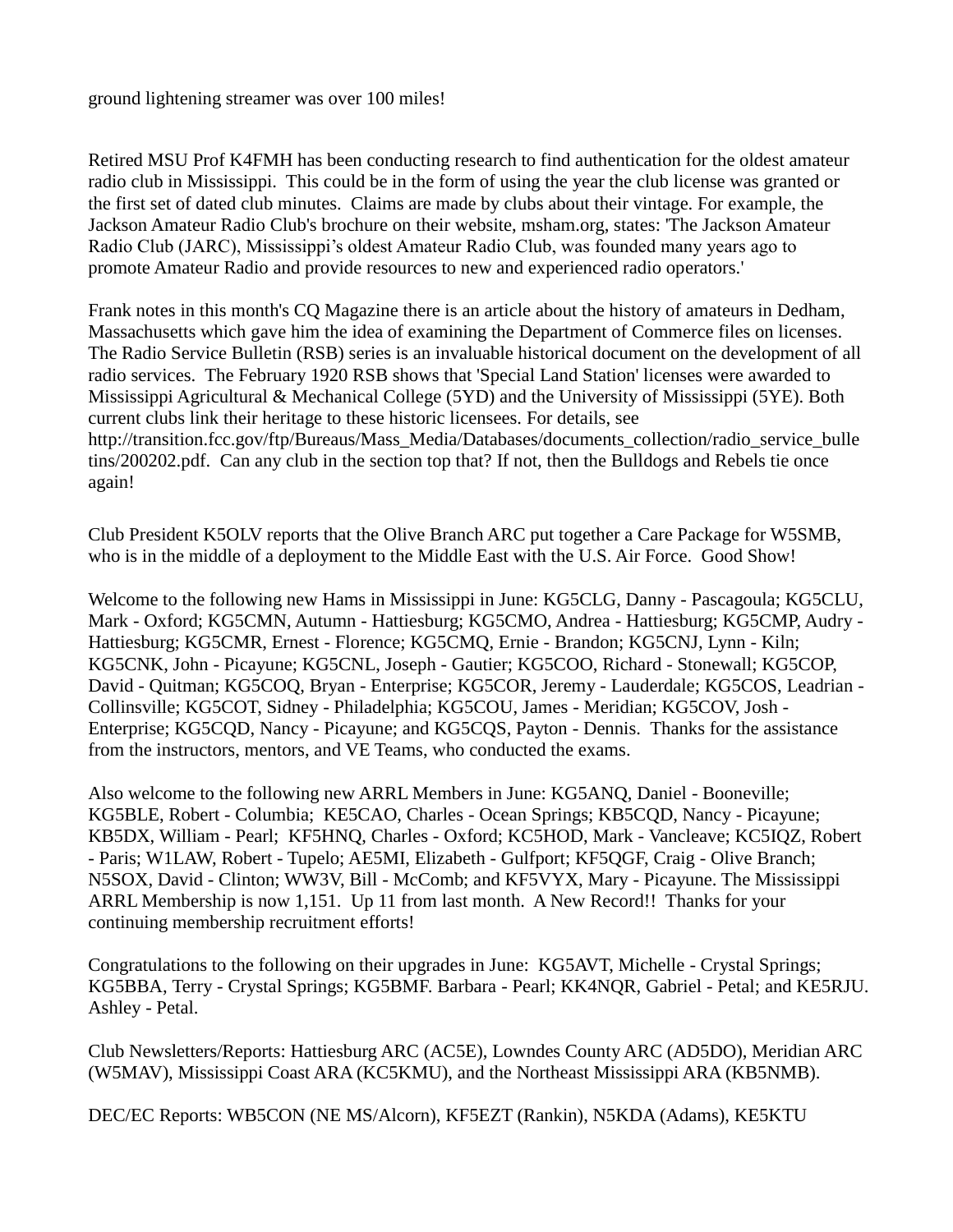(Hinds), K5MOZ (Jackson), N5MZ (Forrest), WX5N (Prentiss/Tishomingo), KB5NMB (Itawamba), K1REZ (EC MS), WA5TEF (Lee), KD4VVZ (George), and KE5WJN (Pearl River).

PIO Report: KF5ZCI

HF Net Reports - sessions/QNI/QTC (Net Manager)

Magnolia Section Net 30/1008/13 (K5DSG) MS Baptist Hams Net 3/20/0 (WF5F) MSPN 30/1774/9 (K5NRK) MS Slow Net 21/33/0 (W3TWD)

VHF Net Reports - sessions/QNI/QTC (Net Manager)

Booneville and Prentiss County ARES Net 4/28/0 (WX5N) Capital Area Em Net 5/88/0 (K5XU) Delta ARES Net 4/21/0 (K5JAW) Grenada/Yalobusha Counties ARES Net 4/35/0 (AD5IT) Hattiesburg ARC 2M Net 5/103/0 (K5TLL) Hattiesburg ARC 10M Net 4/42/0 (K5TLL) Itawamba County ARES 4/51/1 (KB5NMB) Jackson ARC Em Net 4/47/0 (N5DU) Jackson County Em Net 25/464/13 (K5MOZ) Lowndes Co ARC Net 4/36/2 (AD5DO) Magnolia DX Assn 4/38/0 (W5DAW) Metro Jackson ARES Net 5/48/1 (K5GCY) Miss/Lou Em Net 5/31/0 (K5NRK) MS Digital Nets 10/87/0 (K1REZ) MSHEARN District 6 Net 4/40/2 (KF5QLL) Northeast MS Skywarn Net 5/54/0 (WA5TEF) Olive Branch Tech and Info Net 16/147/0 (K5OLV) Pearl River ARES 5/50/0 (KE5WJN) Pearl River ARC 4/54/0 (K5RDA) Petal Amateur Wireless Society 4/32/0 (NG5C) Rankin County ARES 4/63/0 (KF5EZT) 7 QNI with simulated repeater failure session Scott County ARES Training Net 5/66/0 (KC5IIW) Scott County Simplex Net 5/21/0 (KC5IIW) South MS YL Net 4/32/0 (KB5CSQ) Stateline Skywarn Net 4/48/0 (KB5NMB) Stone County ARES 5/72/1 (N5UDK) Tishomingo ARC Net 4/53/0 (WX5N) UMARC VHF Net 5/17/0 (K5LMB) UMARC UHF Net 5/25/0 (K5LMB) Yazoo County ARES Net 5/31/0 (KF5DJS)

Traffic: W5XX 8 and KB5YEE 5.